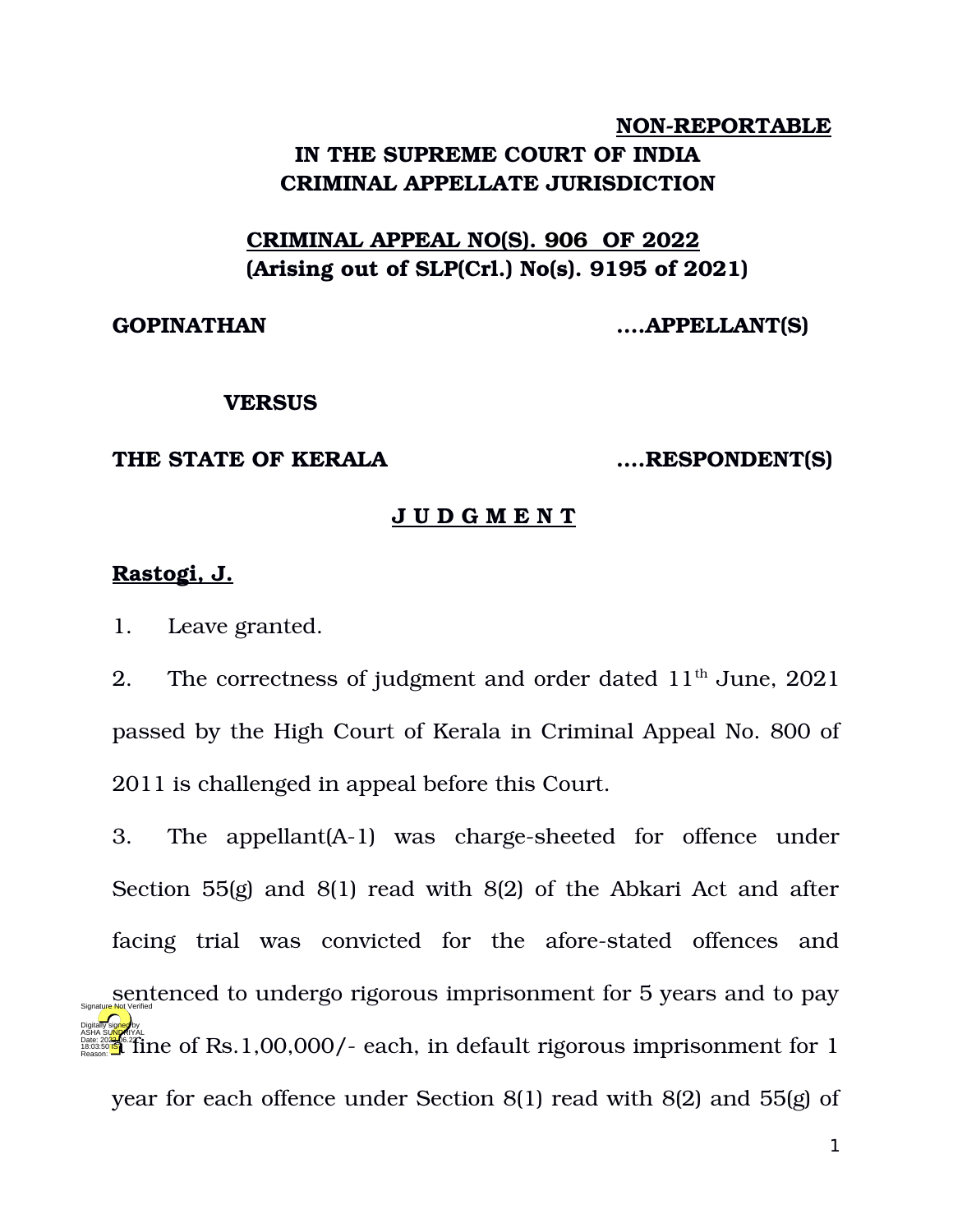the Abkari Act and substantive sentences were directed to run concurrently.

4. As per the prosecution, on  $25<sup>th</sup>$  February, 2007 at 9.10 a.m., the Sub-Inspector, Perunad police station and party found the appellant along with six others, engaged in manufacturing arrack in a place by name Kochethupara in Perunad village and Manakayam Muri within Ranni Taluk in Perunad police station limits. Knowing about the illegal activities of the appellant and others, police party proceeded to the place and found the appellant and others near a small watercourse, engaged in manufacturing arrack. After seeing the police, all of them tried to run away from the place. The police tried to chase them but only the appellant could be apprehended. After taking him back to the place of occurrence, the items were seized under a mahazar.

5. According to the prosecution, they found the accused engaged in manufacturing of arrack in a remote area, 40 liters of arrack was found kept in two jars of 20 litres each, at some distance about 3750 litres of wash was also seen concealed under the bushes in 250 tins each containing 15 liters each. Samples were collected

2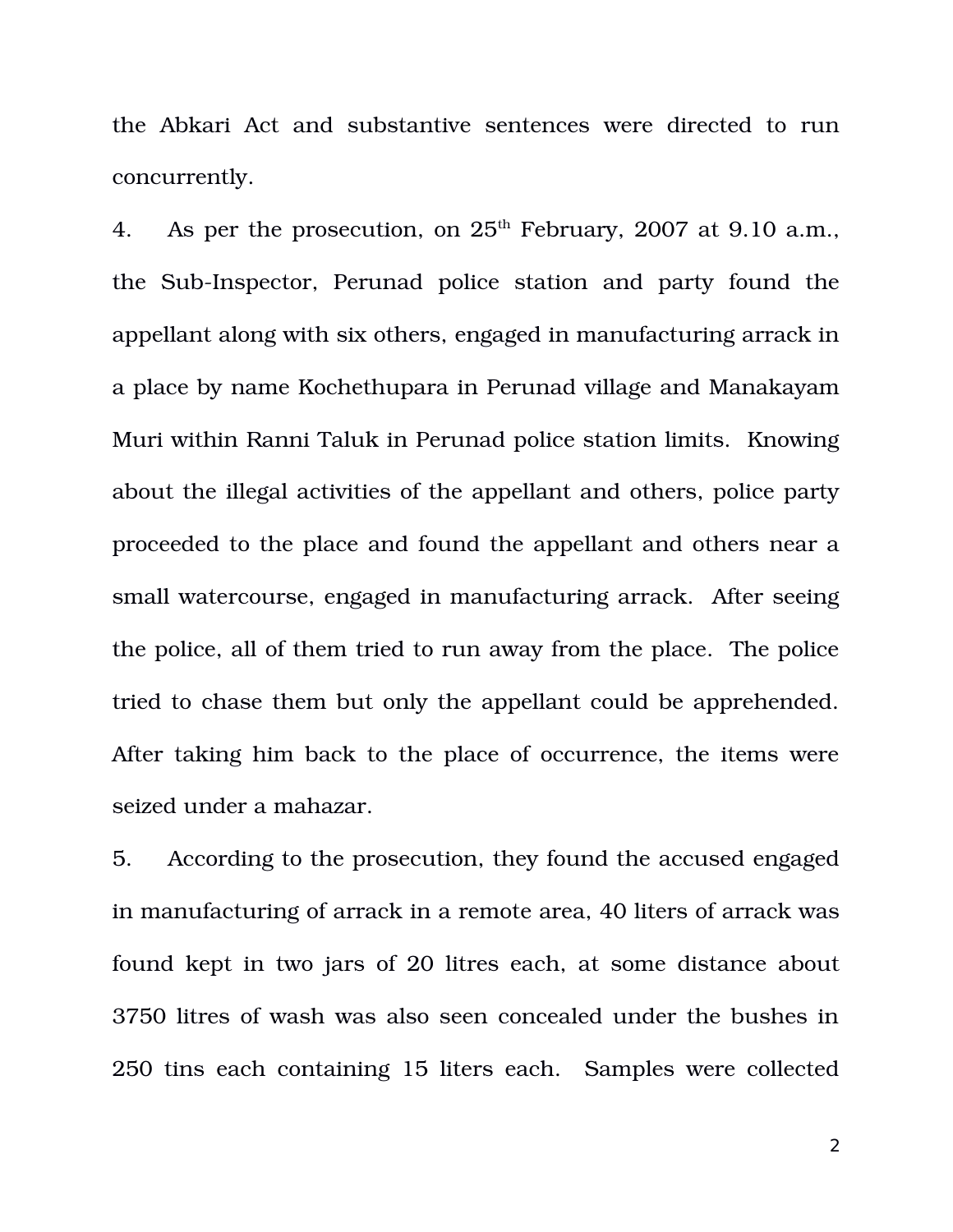from the jars and the wash, remaining wash was destroyed at the place itself. The accused appellant was arrested from the place and crime was registered against him.

6. After investigation, charge-sheet was filed against 7 accused persons including the appellant. The learned Magistrate, after perusing the record, took cognizance and after completing other formalities committed the case to the Court of Sessions.

7. During the course of trial, A-2 expired and accordingly, the proceeding against him stood abated. After the Sessions Judge conducted the trial, the appellant was held guilty and convicted for the offences under Section 8(1) read with 8(2) and 55(g) of the Abkari Act and sentenced to undergo rigorous imprisonment for 5 years and to pay a fine of Rs. 1,00,000/- each, and in default, rigorous imprisonment for 1 year each.

8. So far as A-3 to A-7 are concerned, they are acquitted under Section 235(1) of Code of Criminal Procedure, 1973 by the Court of Sessions by a judgment dated  $9<sup>th</sup>$  May 2011.

9. On appeal being preferred by the appellant, the High Court on perusal of record and taking into consideration the submissions

3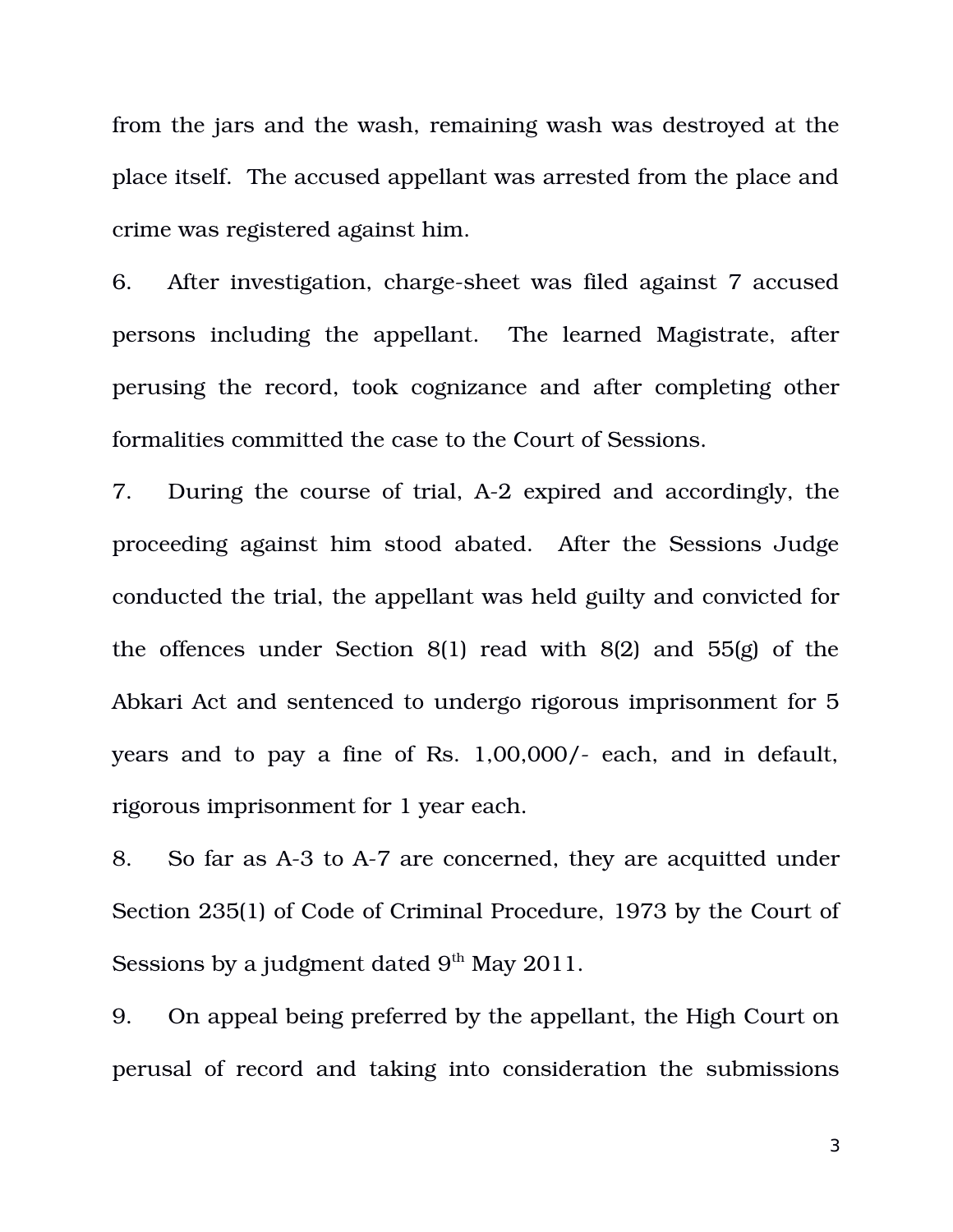made and the evidence of PW-1 and PW-3, upheld the order of conviction passed by the learned trial Court but taking the overall factors into consideration and particularly the date of incident and the age factor of the appellant and noticing that there are no criminal antecedents against him, while upholding conviction under Section 55(g) of the Abkari Act, modified and reduced the sentence to rigorous imprisonment for two years and to pay a fine of Rs.1,00,000/-, each on both counts, in default, to suffer rigorous imprisonment for six months but was not inclined to impose separate sentences for the offence punishable under Section 8(1) of the Abkari Act by judgment dated  $11<sup>th</sup>$  June 2021.

10. We have heard learned counsel for the parties and with their assistance perused the material available on record as well as the statements of PW-1 and PW-3.

11. Though both PW-1 and PW-3 have been extensively crossexamined, but nothing could be elicited out of their evidence and we find no reason to deviate from the view which has been expressed by the High Court so far as the conviction of appellant for the aforestated offences is concerned.

4